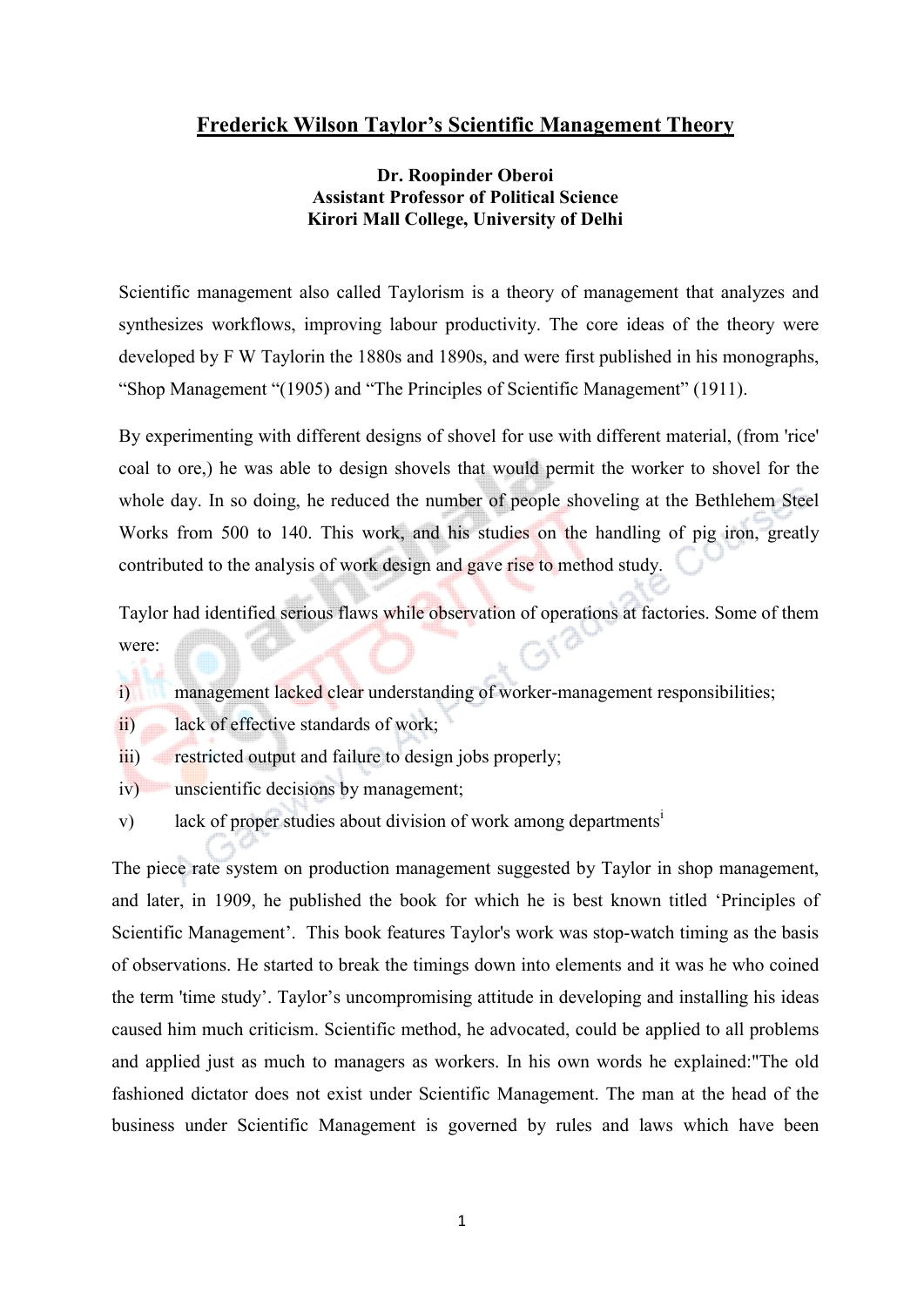developed through hundreds of experiments just as much as the workman is, and the standards developed are equitable."

Taylor, a mechanical engineer by training, seeks to apply a positivistic, rational perspective to the inefficient work organization. Another "misfortune of industry" that impedes the progress of improving work is what Taylor refers to as the "soldiering" of the worker, which essentially means to make a show of work not necessarily doing one's best. The worker tries to balance the inner conflict he feels as a result of worry about job security versus expectations of productivity. Taylor says that the worker is not to blame for soldiering since, even if given the opportunity to work harder with greater output, the effect on the labour market is such that rate of pay is cut. What incentive does management have to pay a man more wages, even for greater output, when another man will accept less for, albeit, less output. Taylor believes that scientific management of work will alleviate the common work problems of inefficiency, slow rate of work, and decreased productivity. Logically, according to Taylor's view, soldiering would disappear as workers' productivity and security improved.

Taylor proposes four principles of the scientific management of work. He asserts that even though the average businessman believes that if workers were to go fast, thus increasing efficiency resulting in a money saving decrease of workforce, just the opposite would be true. Taylor believes increasing the efficiency of the workman scientifically would increase not only the opportunity for more work, but also the real wealth of the world, happiness, and all manner of worthwhile improvements in the life of the working person. For Taylor, increased workman output will result in improved quality of life.

#### The four objectives of management under scientific management were as follows:

The chart below illustrates Taylor's four principles of scientific management. Taylor is careful to assert that scientific management is no new set of theories that have been untried, a common misunderstanding. He says that the process of scientific management has been an evolution, and in each case the practice has preceded the theory. Further, scientific management is in practice in various industries: "Almost every type of industry in this country has scientific management working successfully." (Shafritz p.69) According to Taylor, the workman, on the average, in those industries where scientific management has been introduced, has turned out double the output and been the beneficiary of many improvements in working conditions.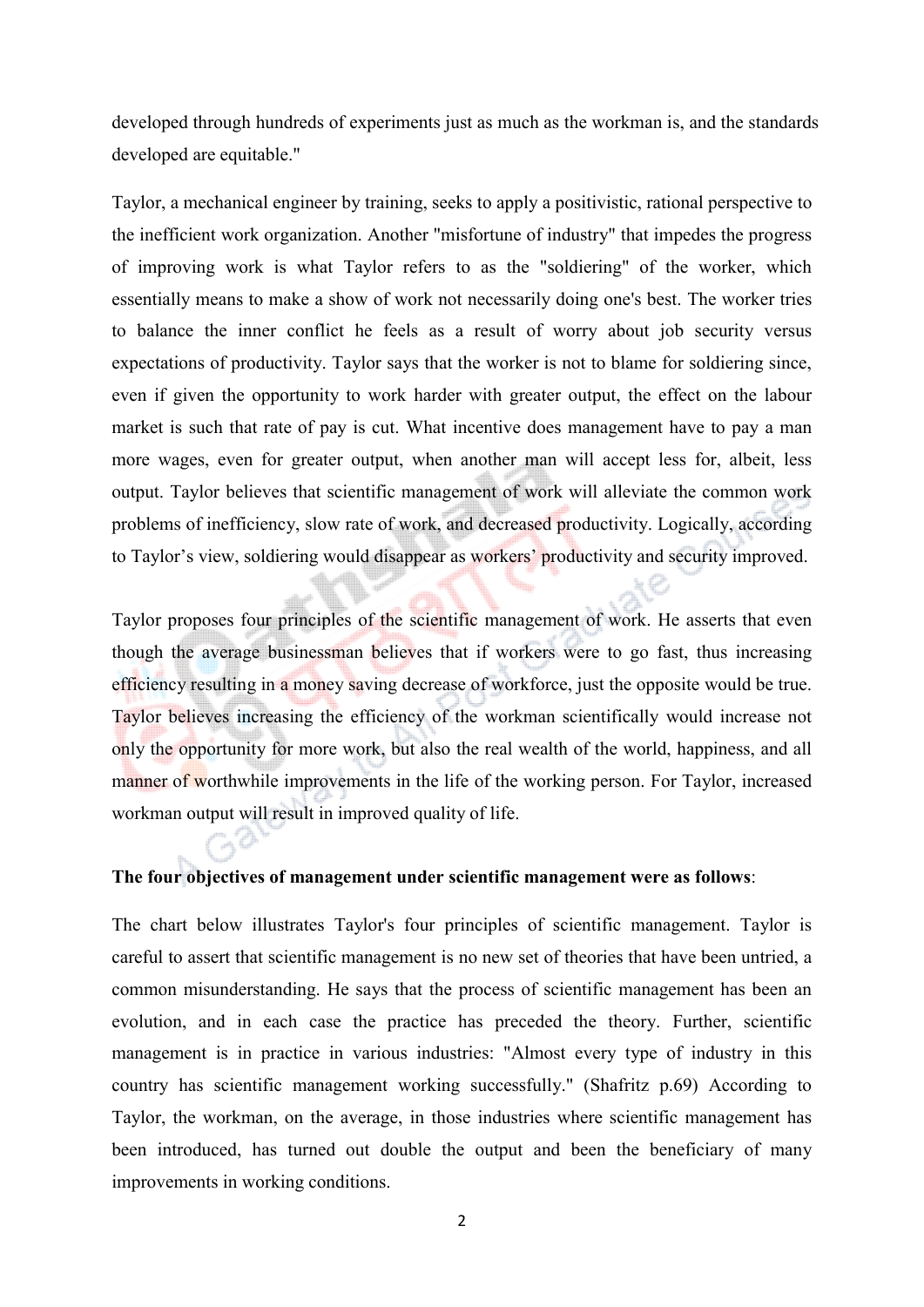

Taylor's principles of scientific management derive from the positivistic paradigm. Positivism attempts to view the world rationally, free of subjective values, applying logic and reductionism to the process of determining cause and effect. Taylor's principles offer a method to gather information about the work process and the worker. The selection and training workers according to a scientific approach attempts to bring together the worker and the gathered, codified knowledge about work engendering some form of teamwork between the manger and the worker. Taylorism seeks a careful, objective approach to the way work is done based on a rational, apparently scientific approach.

Positivism applied to social theory perceives an organization as a rational bureaucracy with an appropriate hierarchy. "Organizations were seen as machines and people were viewed as appendages to those machines" (Carlson, 1996, p. 20). Both organizations and people need to be carefully controlled and monitored. This examination of the organization and the people in it is done through a rational, objective process that reduces the functioning of the organization to a logical, scientific method that can be replicated.

Positivism cannot be applied to all organizations. Efficiency, impersonal relationships, rationality and logic do not work well in social systems such as schools, which can be unpredictable requiring flexibility, negotiation, and interactivity (p.21).

According to Pfeffer in Shafritz and Ott (1996), the role of power in the decision making process of the rational/bureaucratic organization is centralized, and control is exercised over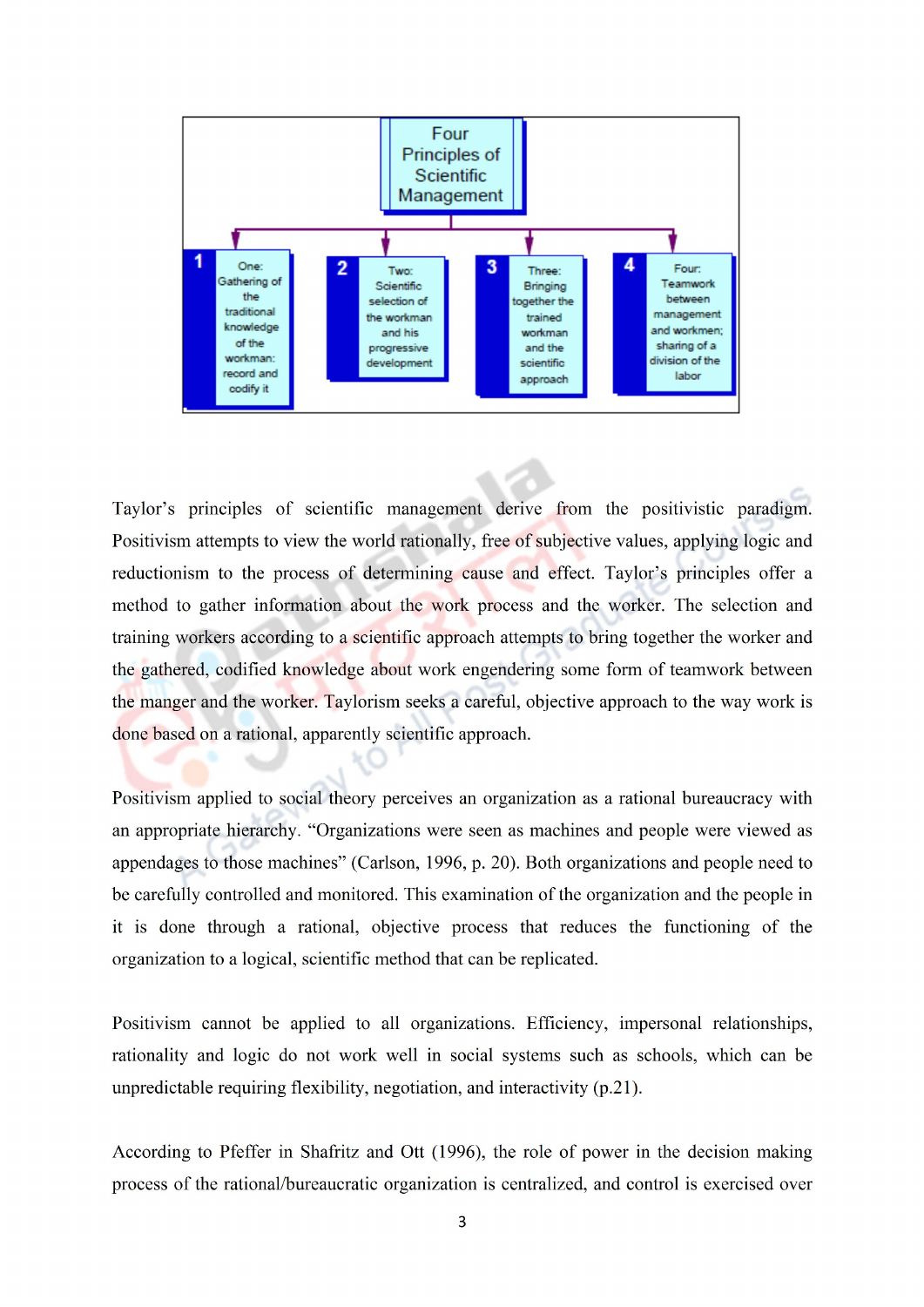goals so as to be consistent with rules of logic like Taylor's scientific principles. Decisions are made to increase efficiency in the Taylor model. Social systems such as schools often confront ambiguous situations requiring flexibility. There can be no "one best way*."* When confronted with decision-making in a complex social organization, political power can be expected to influence coalitions and cause conflicting interests, create disorder, cause disagreement, bargaining, and struggle for position. All aforementioned effects of political power in a complex social organization are unacceptable and unthinkable in the rational model represented by Taylor.

Bolman and Deal (1997) offer four frames with which to view organizations: structural, human resource, political, and symbolic. The structural frame has the greatest application to the Taylor model of work in an organization. Authority imposes the structure; experts scientifically analyze the context of work with no regard for unexpected change. By attending to a tightly organized structure of rational authority, managers leave no opportunity to consider the motivation of workers, the needs of healthy human beings, or the possibility of sharing responsibility for leadership. The other three frames presented by Bolman and Deal have little or no alignment with the Taylor model. The Taylor model does not take into consideration the needs of human beings regarding motivation and security. Political power is not distributed and remains with the expert authority that exercises control over the one best way for the worker to function in the work organization. Finally, the symbolic frame offers no alignment with the Taylor model; symbols in the Taylor model are neither strategically constructed nor recognized.

#### Frederick Taylor identified 4 principles of Scientific Management:

Develop a science of work- The science of work would be achieved by measuring output, and by performing detailed studies of time and human movement. With these studies, improvements could be made to the tools and workstation designs used by workers, which would increase effectiveness.

Scientific selection and training- Workers should be scientifically selected and trained. Frederick Taylor theorized that workers had different aptitudes, and that each worker should be fitted to the job. The task of management was therefore to select the workers fitting to the specific job, and also to scientifically train every worker in the most productive way of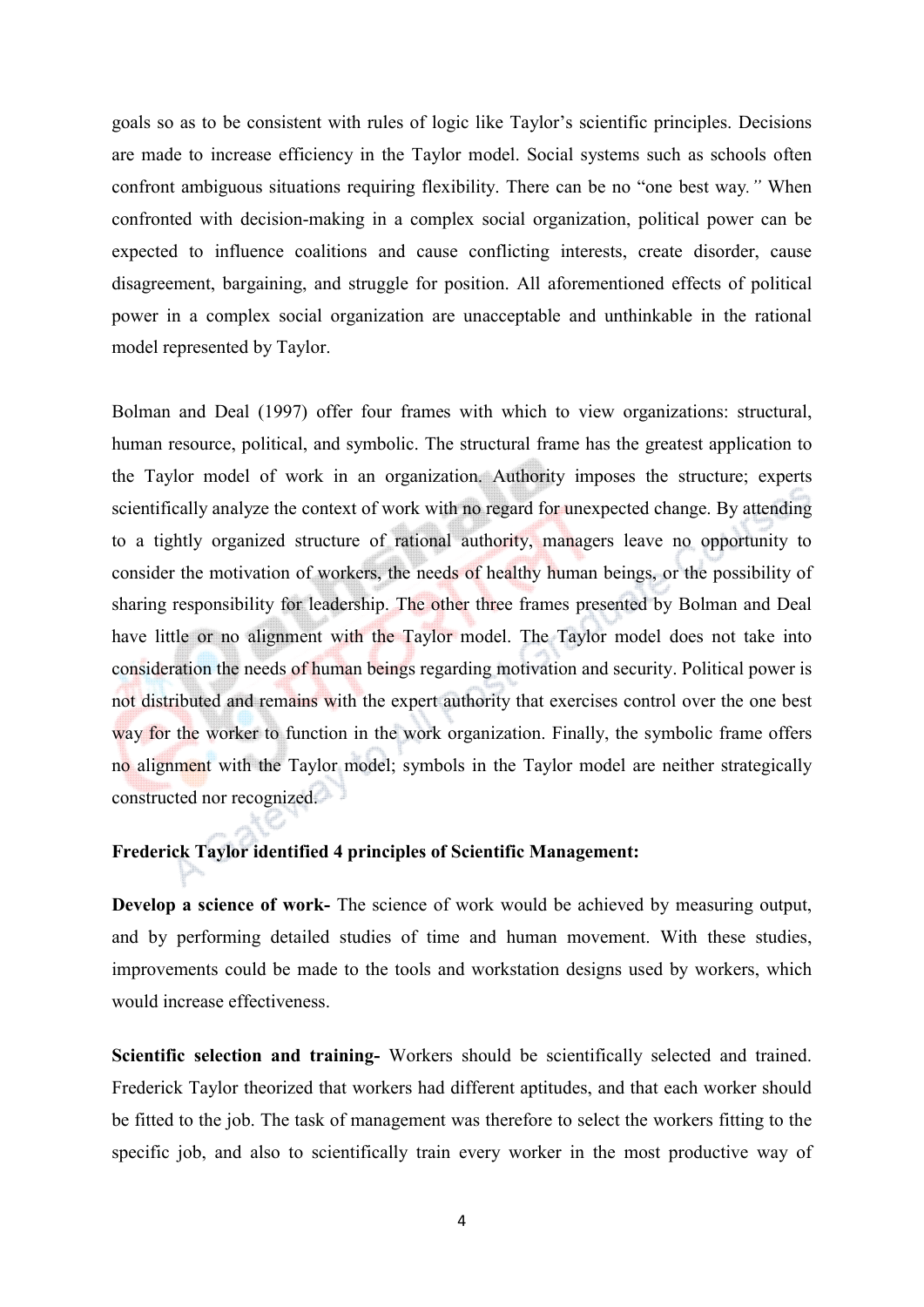performing the specific task. By doing this correctly, every worker would be selected and trained to achieve his/her utmost potential.

Educate workers and managers in the benefits of Scientific Management-Both workers and managers should be educated in understanding the benefits of scientific management.

Specialization and collaboration between workers and managers - Management should focus on developing, designing and supervising improved systems, whereas workers should concentrate on performing their manual duties. If everyone fulfils their respective role, no conflict would arise between management and workers, since the Scientific Management approach would find the best solution for all parties concerned.

Frederick Taylor strongly believed that the Scientific Management approach would solve conflicts between workers and managers, and that the approach had the potential of highly increasing the productivity of organizations.

However, many were not supporting his ideas. Several managers were threatened by the approach, since many supervisory jobs would be rendered useless if work was highly standardized. Likewise, workers were not pleased with the approach, since many jobs would be terminated when increasing productivity. Lastly, critics thought Scientific Management to be inhuman, since workers were believed to be reduced to bolts and nut in the industrial machine.

Despite all criticism, Taylorism had a huge impact on the industrialization process in the western world, and many companies have adopted Frederick Taylor's ideas over time. Taylorism can be seen performed in many modern companies, such as fast food restaurants, today, and is oftentimes highly reflected in the work processes of many modern service and manufacturing companies.

### **Contributions**

The Scientific approach led to process improvement, it initiated the process of scientific study of time –motion and task to be performed and emphasized proper selection criteria for the job. This sort of task-oriented optimization of work tasks is nearly ubiquitous today in industry, and has made most industrial work menial, repetitive and tedious. Taylor's methods began from his observation that, in general, [workers](http://en.wikipedia.org/wiki/Worker) forced to perform repetitive tasks work at the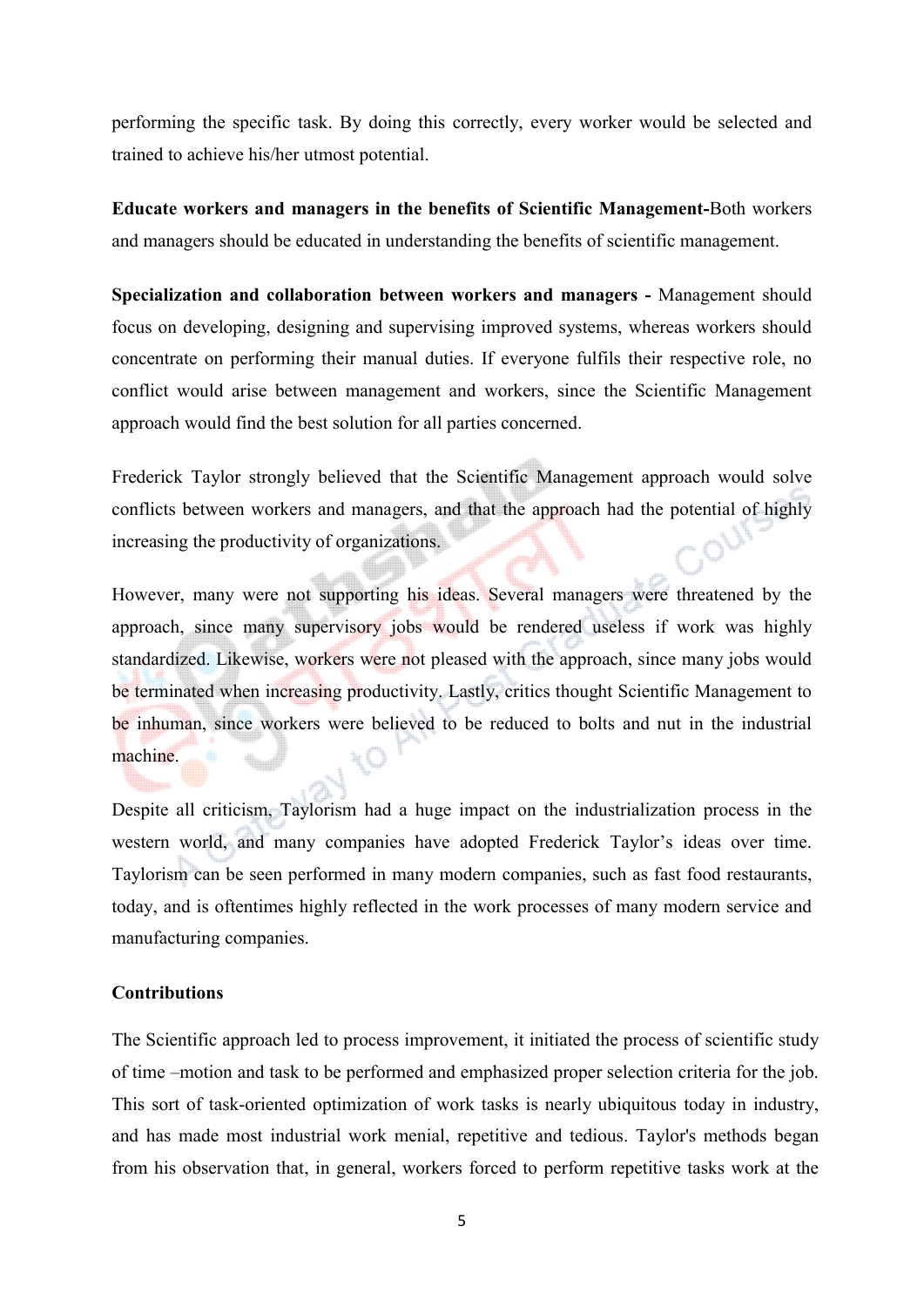slowest rate that goes [unpunished.](http://en.wikipedia.org/wiki/Punishment) This slow rate of work he opined, was based on the observation that, when paid the same amount, workers will tend to do the amount of work the slowest among them does: this reflects the idea that workers have a vested interest in their own well-being, and do not benefit from working above the defined rate of work when it will not increase their compensation. He therefore proposed that the work practice that had been developed in most work environments was crafted, intentionally or unintentionally, to be very inefficient in its execution. From this he posited that there was one best method for performing a particular task, and that if it were taught to workers, their productivity would go up.

### His framework for organization was:

- clear delineation of authority and responsibility
- separation of planning from operations
- incentive schemes for workers
- management by exception
- task specialization

### The assumptions underlying his work were*:*

- the presence of a capitalist system and a money economy, where companies in a free market have as their main objective the improvement of efficiency and the maximization of profit;
- $\triangleright$  the Protestant work ethic, that assumes people will work hard and behave rationally to maximize their own income, putting the perceived requirements of their organization before their own personal objectives and goals;
- $\triangleright$  that an increased size is desirable in order to obtain the advantages of the division of labor and specialization of tasks.

Taylor's impact has been enormous because he developed a concept of work design, workmeasurement, production control and other functions, that completely changed the nature of industry. Before scientific management, such departments as work study, personnel, maintenance and quality control did not exist. What was more his methods proved to be very successful.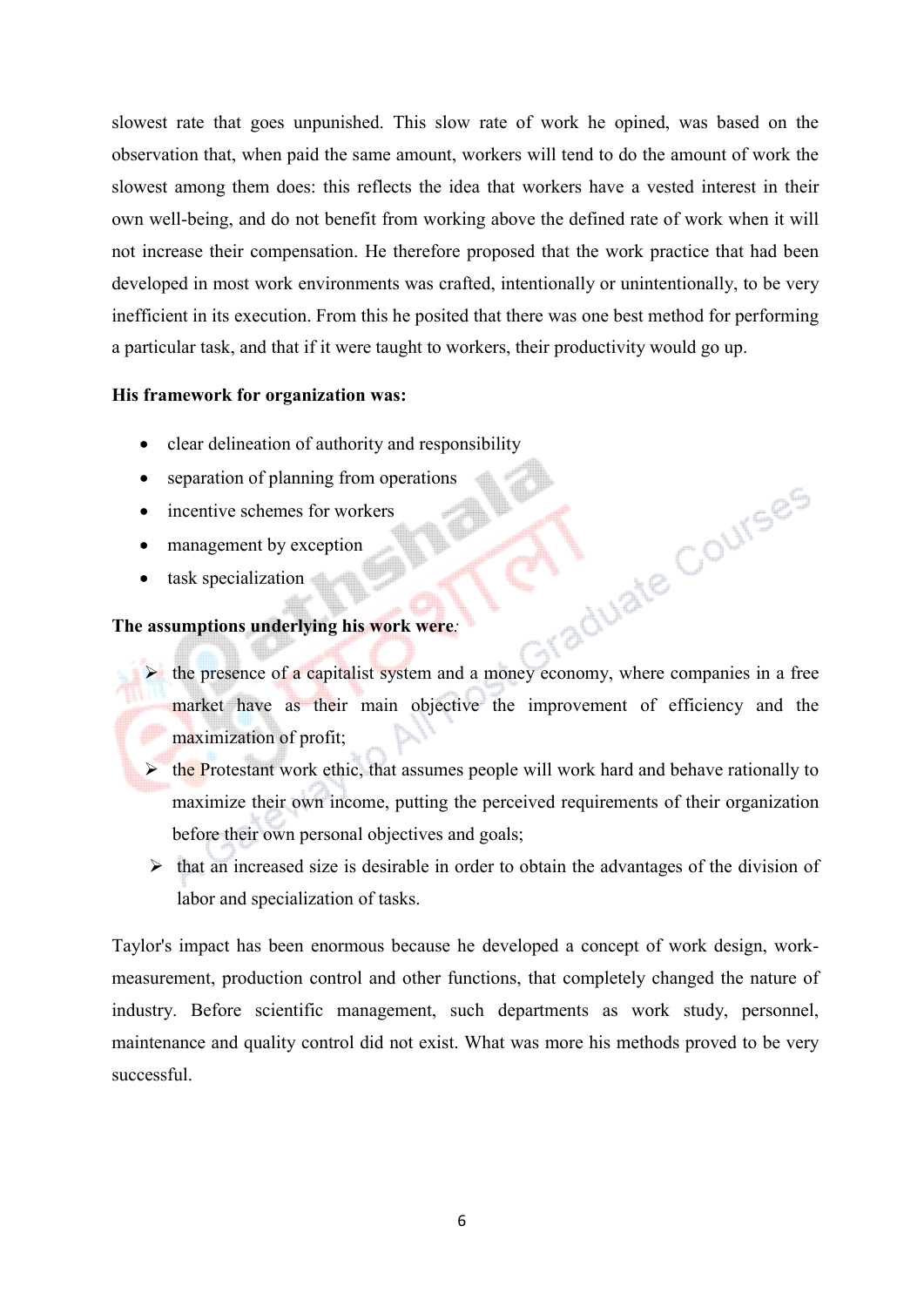#### Criticism

According to Taylor, Scientific management in its essence primarily involves a complete mental revolution on the part of workers and management as to their duties, towards their fellow workers, and towards all of their daily problems. It demands the realization of the fact that their mutual interest is not antagonistic and mutual prosperity is possible through cooperation. The revolution was needed in mental attitudes of workers and managers. However applications of scientific management sometimes fail to account for *two inherent difficulties*:

- a) Individuals are different from each other: the most efficient way of working for one person may be inefficient for another;
- b) The economic interests of workers and management are rarely identical, so that both the measurement processes and the retraining required by Taylor's methods are frequently resented and sometimes sabotaged by the workforce.

Both difficulties were recognized by Taylor, but are generally not fully addressed by managers who only see the potential improvements to efficiency. Taylor believed that scientific management cannot work unless the worker benefits. In his view management should arrange the work in such a way that one is able to produce more and get paid more, by teaching and implementing more efficient procedures for producing a product.

Although Taylor did not overtly compare workers with [machines,](http://en.wikipedia.org/wiki/Machine) some of his critics use this metaphor to explain how his approach makes work more efficient by removing unnecessary or wasted effort. Some others believe that this approach ignores the complications introduced because workers are necessarily human. Some have argued that this discounting of worker personalities led to the rise of workers unrest.

It can also be said that the rise in labour unions lead to a push on the part of industry to accelerate the process of mechanization. This shift in production to machines was clearly one of the goals of Taylorism, and can be considered a victory for his theories. However the theory of scientific management is perhaps not adaptive to the changing scenario, it stresses rigidly on the routinized works i.e. following set of rules and regulations, work procedures, and production centeredness etc.

The problems caused by Taylorism led to its replacement of the scientific theory by [human](http://en.wikipedia.org/wiki/Human_relations)  [relations](http://en.wikipedia.org/wiki/Human_relations) school of management in 1930. Many still insist that human relations did not replace